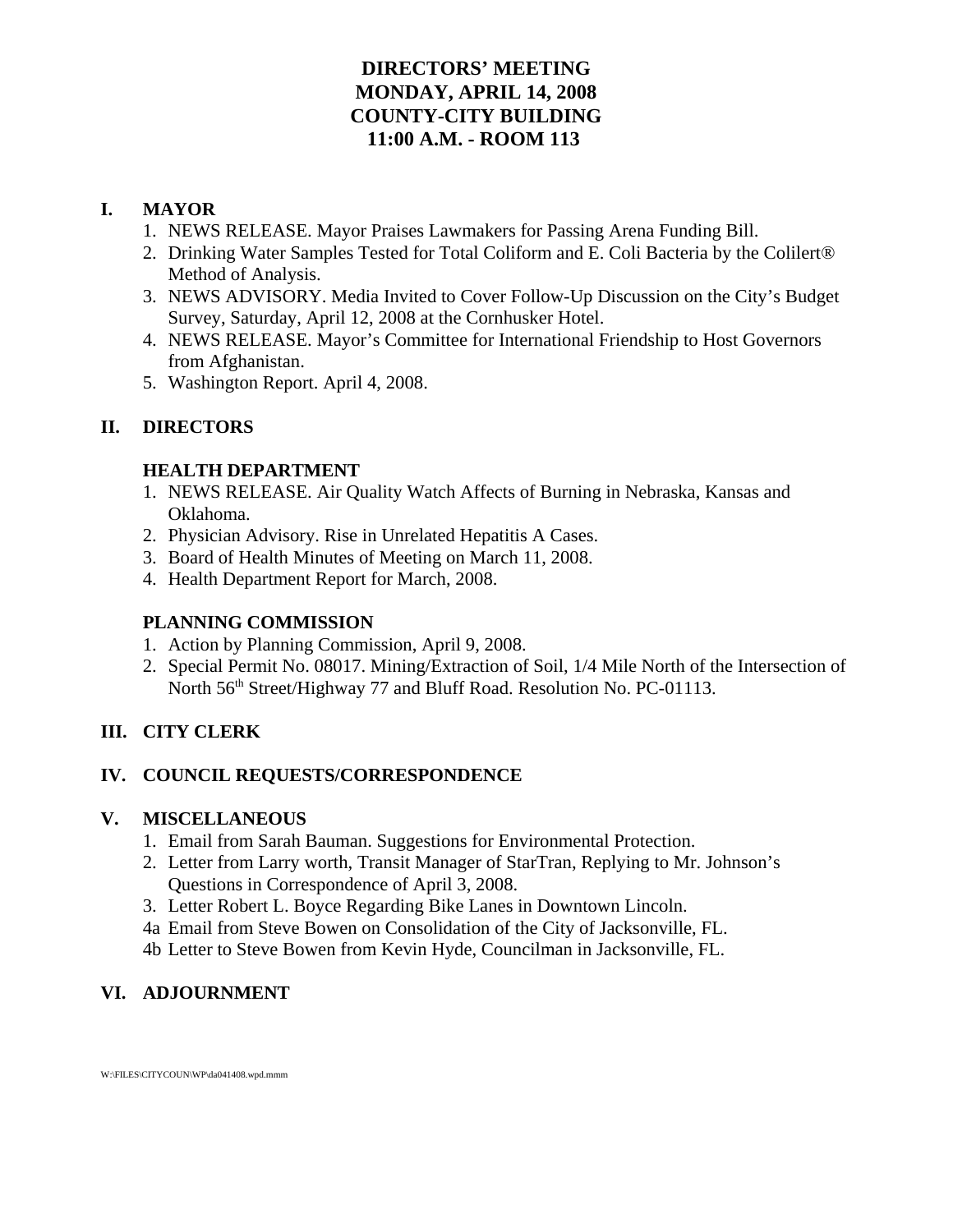### **DIRECTORS' MEETING MINUTES MONDAY, APRIL 14, 2008 11:00 a.m. COUNTY/CITY BUILDING CONFERENCE ROOM 113**

**Council Members Present:** Dan Marvin, Chair; Robin Eschliman, Vice-Chair; John Spatz, Doug Emery, Jonathan Cook, Ken Svoboda, Jon Camp

**Others Present:** Rick Hoppe, Trish Owen, Lin Quenzer, Mayor's Office; City Clerk Joan Ross; John Hendry, City Attorney; Directors and Department Heads; and Tammy Grammer, City Council Staff.

Meeting convened at 11:10 a.m.

Location Announcement of the Nebraska Open Meetings Act: A Copy of the Nebraska Open Meetings Act is Located on the Wall at the Rear of this Room.

#### **I. MAYOR** -

Mr. Marvin stated the Mayor is in a meeting, so Mayoral Aide Rick Hoppe is going to give us an update. Mr. Hoppe stated we have nothing to report from the Mayor's Office or the Directors.

- 1. NEWS RELEASE RE: Mayor Praises Lawmakers for Passing Arena Funding Bill. NO COMMENTS
- 2. Drinking Water Samples Tested for Total Coliform and E. Coli Bacteria by the Colilert® Method of Analysis. - NO COMMENTS
- 3. NEWS ADVISORY RE: Media Invited to Cover Follow-Up Discussion on the City's Budget Survey on 04/12/08 at the Cornhusker Hotel. - NO COMMENTS
- 4. NEWS RELEASE RE: Mayor's Committee for International Friendship to Host Governors from Afghanistan. - NO COMMENTS
- 5. Washington Report April 4, 2008. NO COMMENTS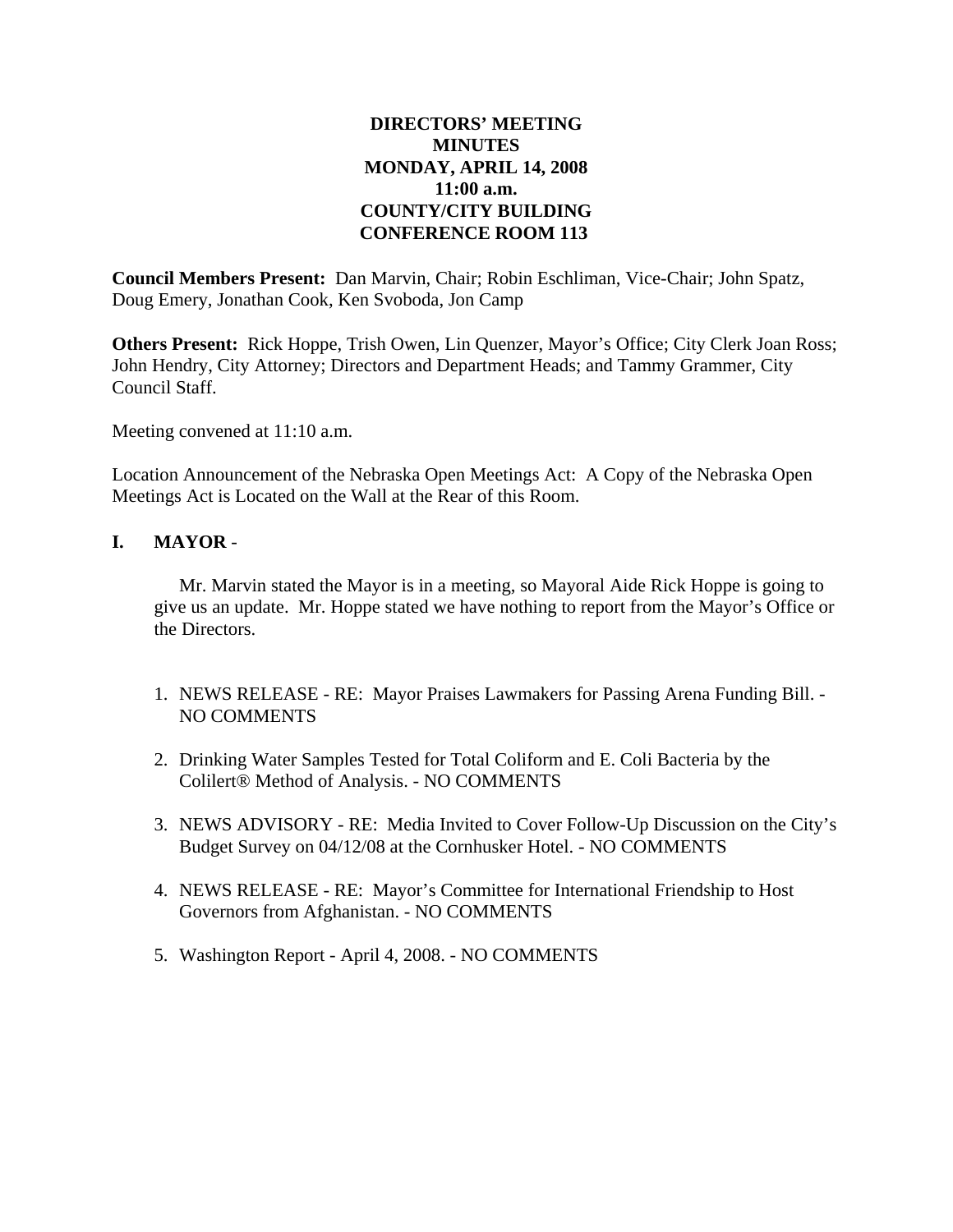#### **II. DIRECTORS** -

#### **HEALTH -**

- 1. NEWS RELEASE RE: Air Quality Watch Affects of Burning in Nebraska, Kansas and Oklahoma. - NO COMMENTS
- 2. Physician Advisory RE: Rise in Unrelated Hepatitis A Cases. NO COMMENTS
- 3. Board of Health Meeting Minutes of March 11, 2008. NO COMMENTS
- 4. Health Department Report for March 2008. NO COMMENTS

#### **PLANNING COMMISSION** -

- 1. Action by Planning Commission April 9, 2008. NO COMMENTS
- 2. Special Permit #08017 Mining/Extraction of Soil, 1/4 Mile North of the Intersection of North 56th Street/Highway 77 and Bluff Road. Resolution No. PC-01113. - NO **COMMENTS**

#### **III. CITY CLERK -**

City Clerk Joan Ross stated on their Agenda today for Items 12 & 13, Deborah Loch withdrew her manager application. So, now the recommendation is to approve Item 12 which is the liquor license but to deny the manager application of Deborah L. Loch because she apparently is not employed there and is withdrawing her application. But, then what will happen is that the Grand Manse will have to come back to the Liquor Commission with a manager application which we will have to set a hearing date for you on the Agenda for public hearing. She believes that is a requirement of State Law that's a requirement to go through that process, the liquor license apparently cannot be issued without a manager. John Hendry (City Attorney) stated he has been working on that this morning, and he will be ready to help them at the Council Meeting today with what he thinks is the most appropriate manner of handling it. *[#12, Application of Old Federal Place Limited Liability Company dba The Grand Manse for a Class I liquor license at 129 North 10<sup>th</sup> Street.; and #13, Manager application of Deborah L. Loch for Old Federal Place Limited Liability Company dba The Grand Manse at 129 North 10<sup>th</sup> Street.]* 

Reminder for Item 18, they have a Motion-To-Amend #1. *[#18, 08R-82, Special Permit 08015 - Application of Roger Schwisow for authority to allow mining/extraction of soil of agricultural zoned property located northwest of the intersection of N.W. 56th Street and West O Street.]* 

She noticed on their Directors' Addendum for today, they received an email from Rick Noyes, President of the Downtown Neighborhood Association regarding Item 23. Asking to defer or place this item on pending so that the Neighborhood Associations can discuss it. Mr. Svoboda commented they'll discuss this issue further at the Council Meeting today.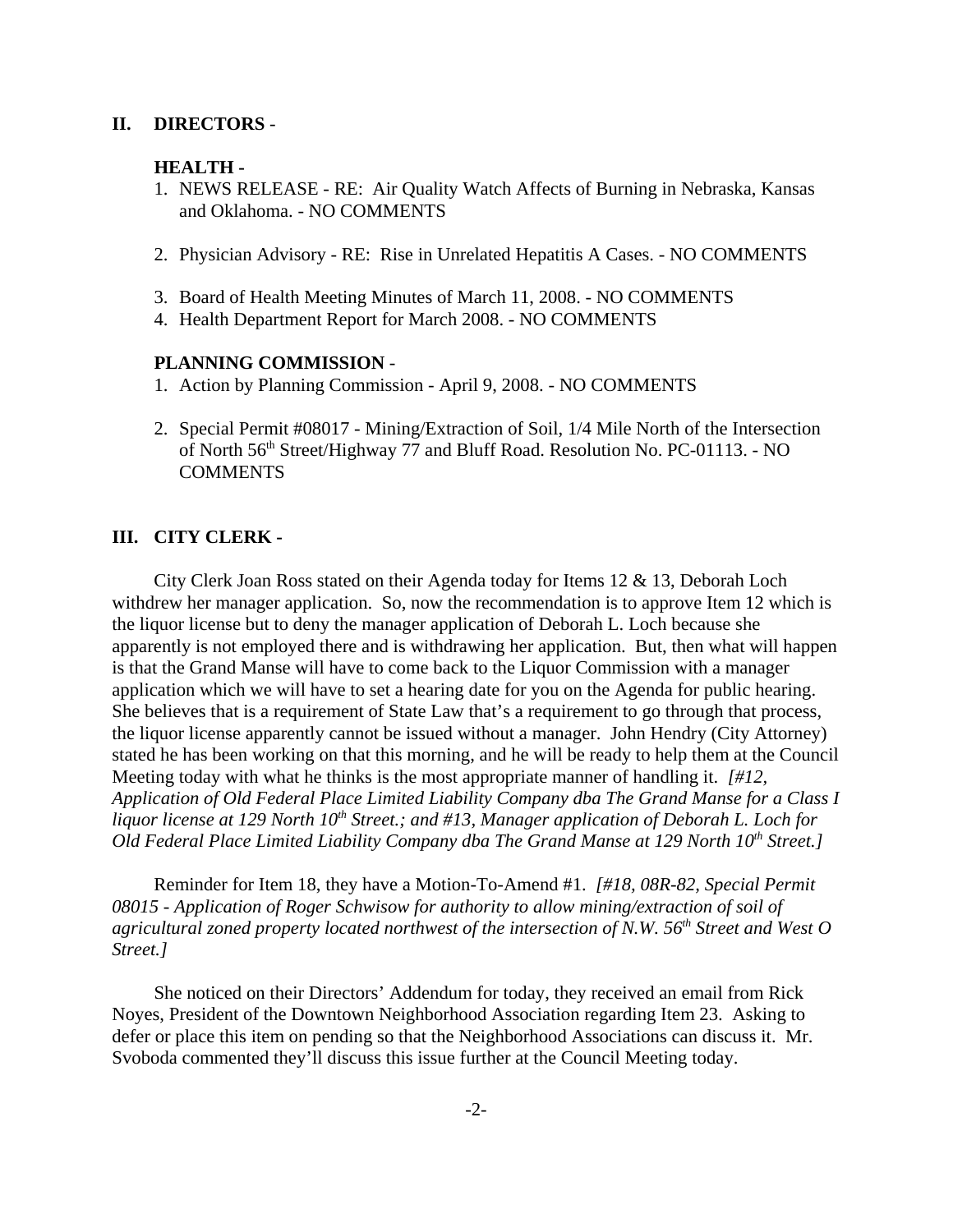*[#23, 08-43, Amending Chapter 8.46 of the Lincoln Municipal Code relating to Weed Abatement by amending Sections 8.46.010 and 8.46.020 to raise the height of weeds or worthless vegetation that must be cut from six inches to twelve inches above the ground; and repealing Sections 8.46.010 and 8.46.202 as hitherto existing.]*

# **IV. COUNCIL REQUESTS/CORRESPONDENCE -**

**JON CAMP -** NO COMMENTS

**JONATHAN COOK -** NO COMMENTS

**DOUG EMERY -** NO COMMENTS

**ROBIN ESCHLIMAN -** NO COMMENTS'

**JOHN SPATZ -** NO COMMENTS

**KEN SVOBODA -** NO COMMENTS

**DAN MARVIN -** NO COMMENTS

### **V. MISCELLANEOUS -**

- 1. E-Mail from Sarah Bauman RE: Suggestions for Environmental Protection. NO COMMENTS
- 2. Response Letter from Larry Worth, Transit Manager of StarTran RE: Replying to Mr. Johnson's Questions in Correspondence of April 3, 2008. - NO COMMENTS
- 3. Letter Robert L. Boyce RE: Bike Lanes in Downtown Lincoln. NO COMMENTS
- 4a E-Mail from Steve Bowen on Consolidation of the City of Jacksonville, FL. NO COMMENTS
- 4b Letter to Steve Bowen from Kevin Hyde, Councilman in Jacksonville, FL. NO **COMMENTS**

# **AD D E N D U M - (April 14th)**

# **I. MAYOR -**

- 1. NEWS ADVISORY RE: Mayor Beutler's Public Schedule Week of April 12 through April 18, 2008 - Schedule subject to change. - NO COMMENTS
- 2. NEWS RELEASE RE: City Environmental Project Receives Grant Funding Wetlands project also receives state award. - NO COMMENTS